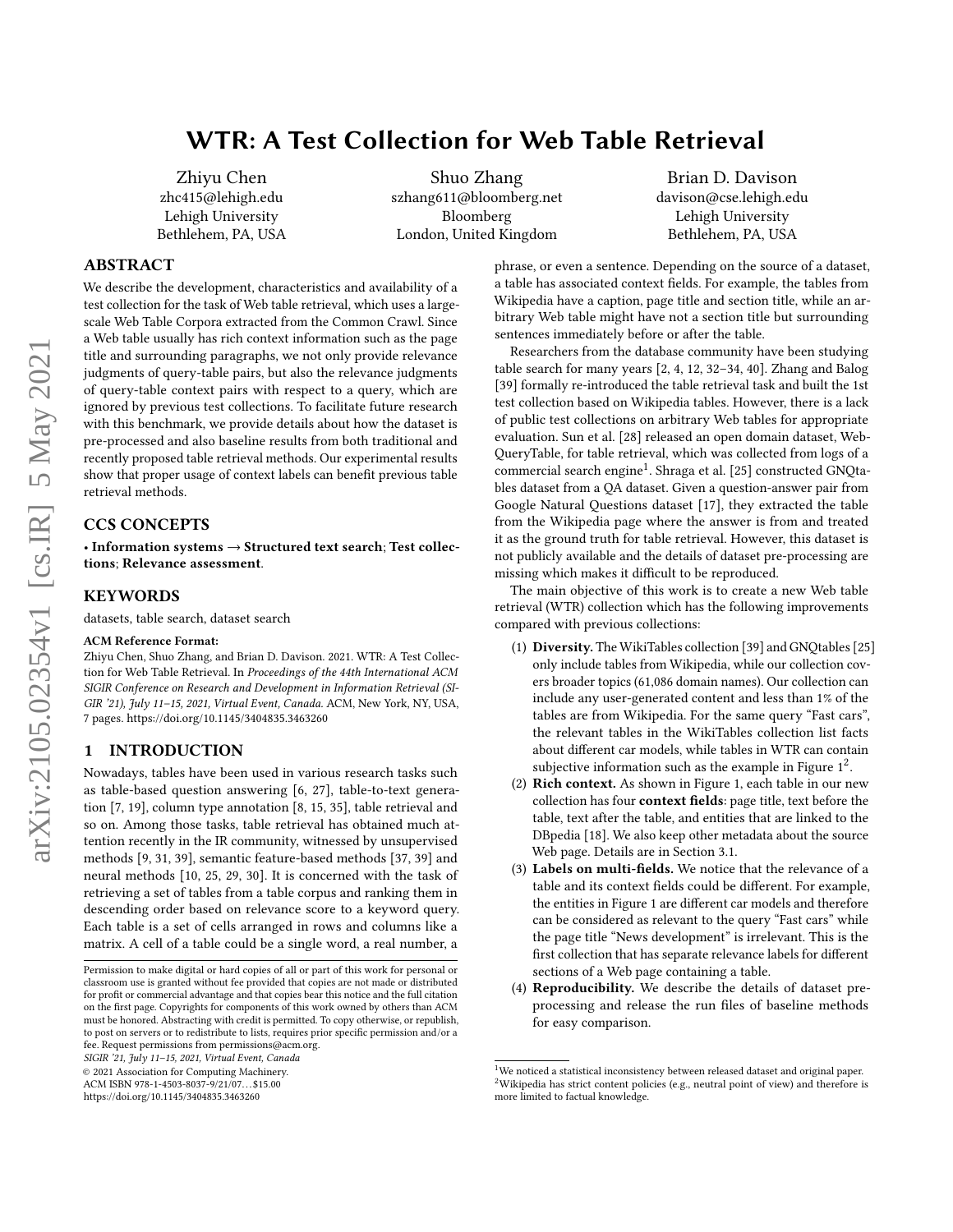<span id="page-1-0"></span>

|                             | Given query:                                                                                        | <b>Fast cars</b>                                                                                                         |                                                                     |                       |              |  |
|-----------------------------|-----------------------------------------------------------------------------------------------------|--------------------------------------------------------------------------------------------------------------------------|---------------------------------------------------------------------|-----------------------|--------------|--|
| Page title:                 | News development                                                                                    | The Table body                                                                                                           |                                                                     |                       |              |  |
| not relevant                | The page title is _____ to the query "fast cars".                                                   | S.No<br>Rank                                                                                                             | $\mathbf{1}$<br>#1                                                  | $\overline{2}$<br>#2  | $\cdots$<br> |  |
| relevant<br>highly relevant |                                                                                                     | Model                                                                                                                    | <b>Chevrolet Silverado</b>                                          | <b>Toyota Corolla</b> | $\cdots$     |  |
| Passage before the table    |                                                                                                     | <b>Bating Points</b>                                                                                                     | 9                                                                   | 9                     | $\cdots$     |  |
|                             | Are you a car lover and very curious to know what<br>are the top selling cars in 2014, this article | not relevant                                                                                                             | The table is _____ to the query "fast cars".                        |                       |              |  |
|                             | The above text is _____ to the query "fast cars".                                                   | relevant<br>$\bigcirc$ highly relevant                                                                                   |                                                                     |                       |              |  |
| not relevant<br>relevant    |                                                                                                     |                                                                                                                          |                                                                     |                       |              |  |
| highly relevant             |                                                                                                     | Passage after the table                                                                                                  |                                                                     |                       |              |  |
| The identities entities     |                                                                                                     |                                                                                                                          | From the panel give, it's clear that Chevrolet Silverado and Toyota |                       |              |  |
|                             | Chevrolet Silverado, Toyota Corolla,<br>The above entities are to the query "fast cars".            | Corolla secured the top position in the Kelly Blue Book's<br>The above text is to the query "fast cars".<br>not relevant |                                                                     |                       |              |  |
| not relevant<br>relevant    |                                                                                                     | relevant<br>highly relevant                                                                                              |                                                                     |                       |              |  |
| highly relevant             |                                                                                                     |                                                                                                                          |                                                                     |                       |              |  |

Figure 1: Illustration of the crowdsourcing interface design.

The WTR collection contains not only 6,949 annotated querytable pairs but also query-context pairs for each context field which are ignored in previous test collections. In addition, we provide details of how the corpus is pre-processed (Section [2\)](#page-1-1) and rankings of both traditional and recently-proposed table search methods (Section [3](#page-2-1) and [4\)](#page-4-0), making a future comparison with other work easier. Our experimental results show that the performance of table retrieval models can be jeopardized if trained on datasets with annotation bias. With the WTR collection, we provide potential new research directions for researchers such as designing new models for table retrieval considering the relevance of context fields (Section [5\)](#page-5-0).

### <span id="page-1-1"></span>2 CONSTRUCTING THE TEST COLLECTION

In this section, we describe the test collection, including the table corpus, queries and the process of collecting relevance assessments.

# 2.1 Query and Table Corpus

We build the test collection with the English subset of WDC Table Corpus 2015[3](#page-1-2) which includes 50.8M relational HTML tables extracted from the July 2015 Common Crawl. All the tables are highly relational with an indexed core column including entities or a header row describing table attributes. Zhang et al. [\[41\]](#page-6-25) further process the subset with novel entity discovery and link identified entities with their aliases to DBpedia. This results in 16.2M tables after retaining only those with at least one identified entity. Note that the WDC Table Corpus also includes Wikipedia pages (less than 1%) and can be considered as an extension of WikiTables collection [\[39\]](#page-6-10). However, this new collection contains tables from 61,086 different domain names and covers a broader range of topics.

The same set of queries with WikiTables collection [\[39\]](#page-6-10) is used which includes 30 queries from Cafarella et al. [\[3\]](#page-6-26) collected from Amazon's Mechanical Turk<sup>[4](#page-1-3)</sup> platform and 30 queries from Venetis et al. [\[32\]](#page-6-19) collected from query logs of searching for structured data.

### <span id="page-1-4"></span>2.2 Relevance Assessments

For our new collection, we first use a pooling method to fetch the candidate tables for all queries. Then for each query, we employ three independent annotators for relevance judgments.

2.2.1 Pooling. As a standard practice of IR test collection construction, we fetch the candidates by retrieving the top 20 tables using multiple unsupervised methods. Specifically, we use BM25 [\[23\]](#page-6-27) to retrieve seven indexed fields: Table, Caption, Page title, Header, TextBefore, TextAfter and Catchall. The details of those fields are described in Section [3.1.](#page-2-0) The final assessment pool contains 6,949 query-table pairs.

2.2.2 Collecting Relevance Judgments. In the WikiTables collection, a table, along with other context fields such as page title and section title, is presented to an annotator, while only a single relevance label is assigned. However, a table does not always have the same relevance label as context fields. For example, the entities in Figure [1](#page-1-0) representing different car models are relevant to the query "Fast cars" while the page title "News development" is irrelevant. Therefore, for each record (i.e., query-table pair) in our new collection, we ask the annotator to judge the relevance of each field concerning a query as shown in Figure [1.](#page-1-0) We use Amazon's Mechanical Turk to collect all the judgments based on a three-point scale:

<span id="page-1-2"></span><sup>3</sup>http://webdatacommons.org/webtables/2015/EnglishStatistics.html

<span id="page-1-3"></span><sup>4</sup><https://www.mturk.com/>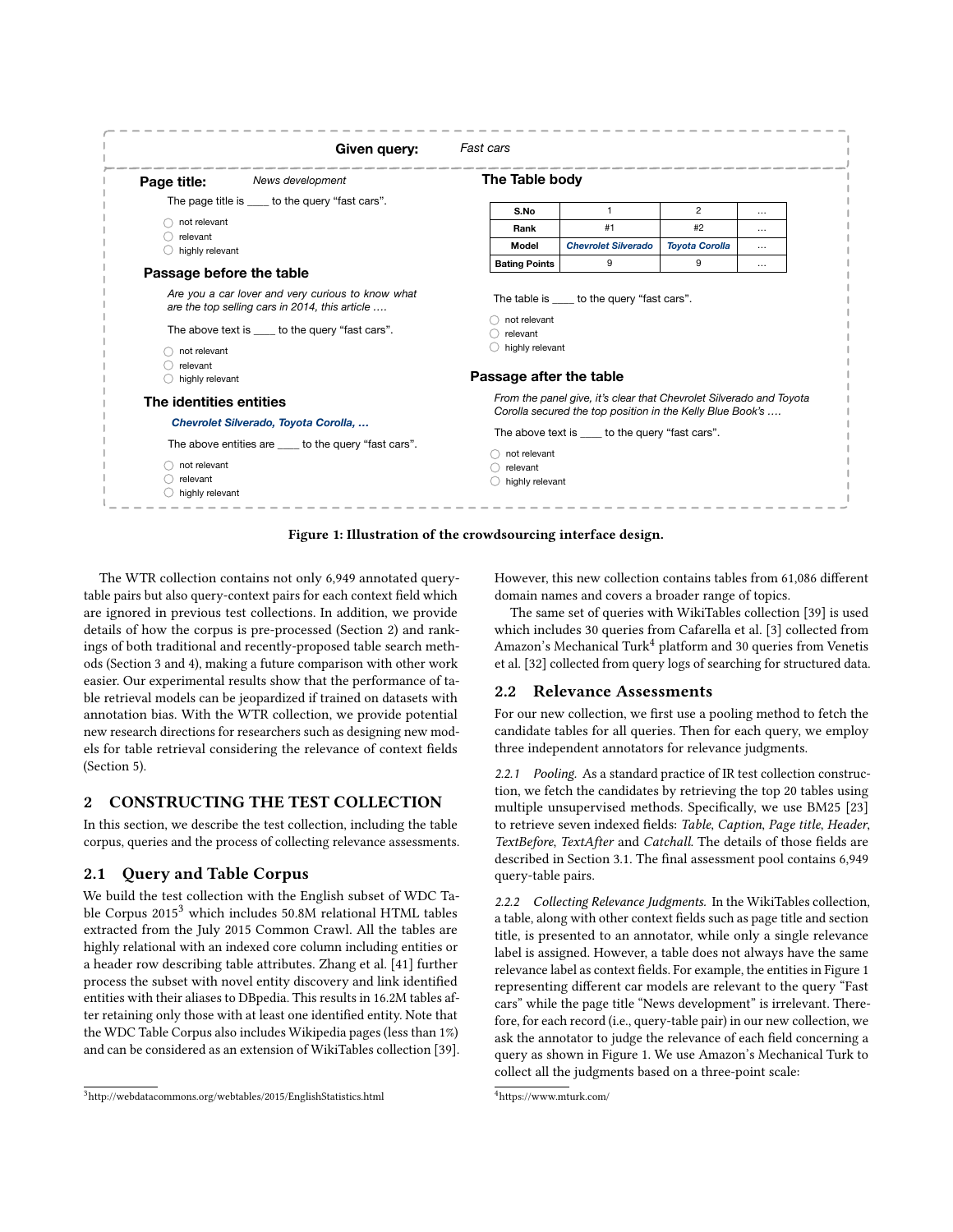<span id="page-2-3"></span>

Figure 2: Comparison of relevance labels between WikiTables and WTR collection.

- Irrelevant (0): this field is irrelevant to the query (i.e., based on the context you would not expect this to be shown as a result from a search engine).
- Relevant (1): this field provides relevant information about the query (i.e., you would expect this Web page to be included in the search results from a search engine but not among the top results).
- Highly relevant (2): this field provides ideal information about the query (i.e., you would expect this Web page ranked near the top of the search results).

To control the annotation quality, 135 query-table pairs for one query annotated by the authors are taken as testing questions (where at least two of the experts agreed on the relevance label). Each of the remaining query-table pairs is paired with a randomly sampled testing question, which means a single assignment consists of two query-table pairs. Based on the testing questions, we regularly examine the following metrics:

- Assignment accuracy: For an assignment, if 3 out of 5 relevance judgments corresponding to gold labels of a testing question are correct, then the assignment accuracy is 60%.
- Worker accuracy: If a worker submits the results of 5 assignments, there are  $5 \times 5 = 25$  labels of 5 testing questions. If 20 out of the 25 labels are corrected, then the worker accuracy is 80%.
- Approval rate: If a worker submits 50 assignments and 30 assignments are approved, then the approval rate of the worker is 60%.

We first approve those assignments with at least 60% assignment accuracy or the assignments from workers whose worker accuracy is at least 80%. Then we only allow those workers whose approval rates are at least 50% to continue the remaining annotation process. We collected 3 judgments for each record and paid workers 5 cents per assignment. In Table [1,](#page-2-2) we show the Fleiss' Kappa interannotator agreement of different sections. From the table, we can see that the annotators disagree with the judgments on entities the most and make fair agreements on other sections. To determine the relevance label of each section to a query, we took the majority vote among three judgments. In case of a tie, we took the average of relevance scores as the final judgment. We compare the statistics of labels between WTR and WikiTables collection [\[39\]](#page-6-10) in Figure [2.](#page-2-3) We can see that the proportion of 0,1,2 labels in the two datasets are similar but our collection is more than twice the size of the WikiTables collection.

2.2.3 Inter-field analysis. One of our main contributions is that we provide the relevance annotations of context fields of a table. The authors of WikiTables collection [\[39\]](#page-6-10) only asked workers to assign a single label for a table, but the context information (e.g., page title) was also presented to workers, which may mislead the workers. For example, if a page title is relevant while the table is not, then a worker may still consider it as relevant. Besides, lack of context could lead to misunderstanding of tables. For example, the table in Figure [1](#page-1-0) provides a ranked list of cars. Without surrounding passages saying the ranking criteria are subjective ratings from customers, an annotator may think the cars in the table are ranked by speed and annotates it as relevant to the query "fast cars".

To study the discrepancy of relevance judgments among different fields, we could make the assumption that the four relevance labels of context fields are also relevance judgments for the Web table. It resembles the situation in which we ask five annotators to judge every query-table pair and we want to know the agreement between any two raters (fields). The Cohen's Kappa statistics between any two raters (fields) are summarized in Table [2.](#page-3-0) As we can see from the table, different context fields have different levels of agreement with Table. Among all the context fields, TextAfter has the most agreement with Table while Page Title has the least agreement with Table. Page Title often includes little information and even if its content is relevant the worker can hardly recognize it. However, the content in TextAfter is more likely to be the paragraph that explains the details of the Table which deepens the reader's understanding. As shown in Figure [1,](#page-1-0) Page Title "News Developments" seems to be a general title of a news website and tells nothing related to the query or Table on the same page. But the content in TextAfter further illustrates the Table.

# <span id="page-2-1"></span>3 EXPERIMENTS

In this section, we first describe the details of data pre-processing and indexing steps so that the same corpus can be reproduced. Then we present the baseline methods of table retrieval.

### <span id="page-2-0"></span>3.1 Preprocessing and Indexing

Leveraging the entity linking results of Zhang et al. [\[41\]](#page-6-25) which are formed as <table mention, entity entries> pairs<sup>[5](#page-2-4)</sup>, we construct the table corpus by extracting the original tables from the English subset of WDC Table Corpus 2015<sup>[6](#page-2-5)</sup> and mapping mentions to KB entries. This corpus is comprised of 3M relational tables. In addition to the original fields (cf. Table [3\)](#page-3-1), each table has an Entities field,

<span id="page-2-4"></span> $^{5}$ <https://zenodo.org/record/3627274#.YC91NehKh1Q>

<span id="page-2-2"></span>Table 1: The Fleiss' Kappa inter-annotator agreement of different sections.

| Field                 | Fleiss' Kappa |
|-----------------------|---------------|
| page title            | 0.28          |
| text before the table | 0.26          |
| table                 | 0.27          |
| entities              | 0.20          |
| text after the table  | 0.23          |

<span id="page-2-5"></span> $^6$ [http://data.dws.informatik.uni-mannheim.de/webtables/2015-07/englishCorpus/](http://data.dws.informatik.uni-mannheim.de/webtables/2015-07/englishCorpus/compressed/) [compressed/](http://data.dws.informatik.uni-mannheim.de/webtables/2015-07/englishCorpus/compressed/)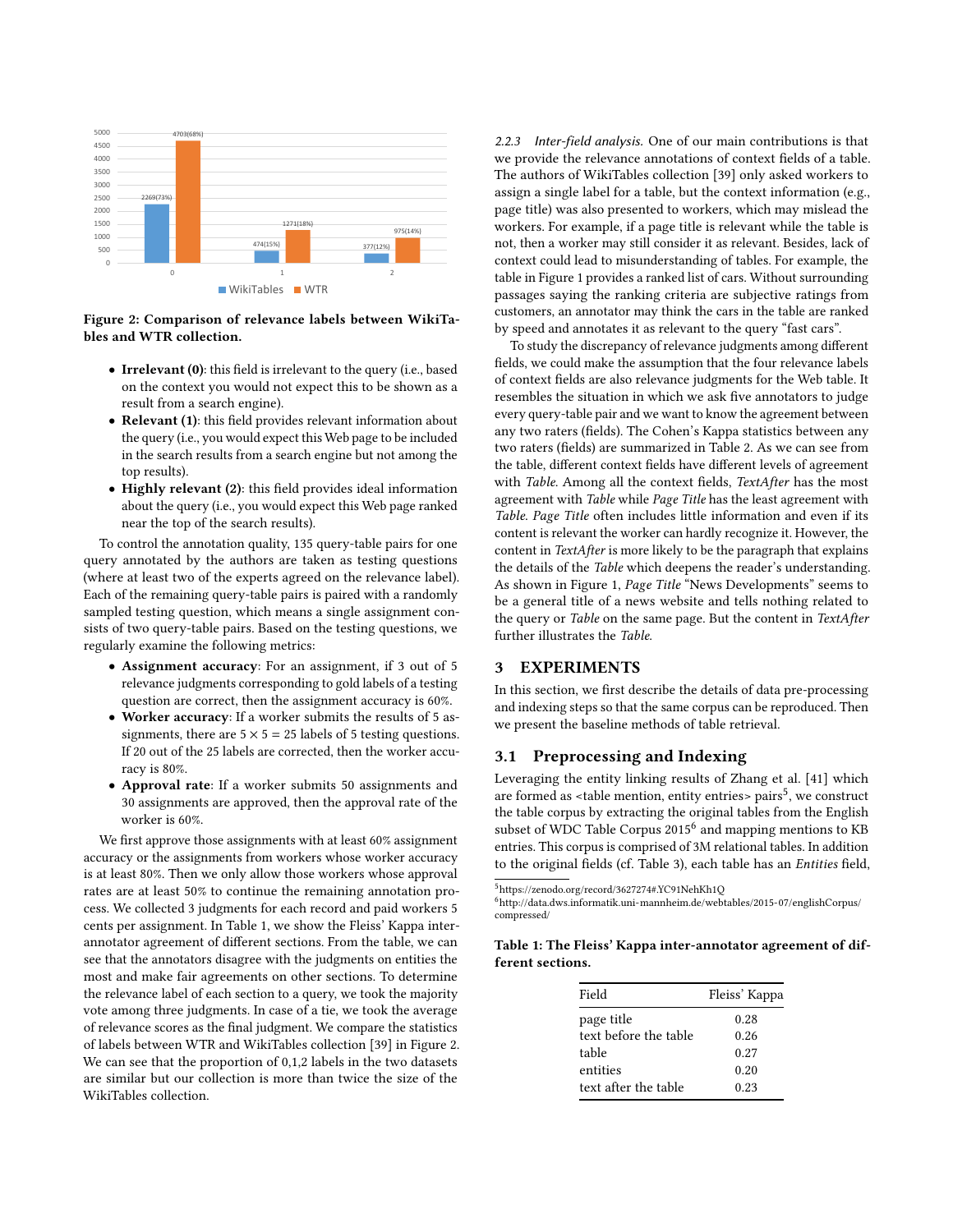|            | TextBefore | Page title | Table | Entities | TextAfter |
|------------|------------|------------|-------|----------|-----------|
| TextBefore |            | 0.44       | 0.41  | 0.34     | 0.41      |
| Page title | 0.44       |            | 0.39  | 0.33     | 0.39      |
| Table      | 0.41       | 0.39       |       | 0.4      | 0.43      |
| Entities   | 0.34       | 0.33       | 0.4   |          | 0.37      |
| TextAfter  | 0.41       | 0.39       | 0.43  | 0.37     |           |

<span id="page-3-0"></span>Table 2: The Cohen's kappa inter-annotator agreement between any two fields.

<span id="page-3-1"></span>Table 3: Table fields used when constructing the corpus.

| Field             | Definition                                             |
|-------------------|--------------------------------------------------------|
| Page title        | Title of the Web page where the table lies.            |
|                   | It is determined from HTML tags                        |
| <i>TextBefore</i> | 200 words before the table                             |
| Caption           | Caption of the table                                   |
| Table             | The extracted table from a Web page                    |
| Header            | Headers of the table if exist                          |
| Entities          | Entities in the tables identified by the novel         |
|                   | entity discovery process [41]                          |
| <i>TextAfter</i>  | 200 words after the table                              |
| Orientation       | Orientation can be either horizontal or vertical.      |
|                   | A horizontal table has attributes in columns while the |
|                   | attributes of a vertical table are represented in rows |
| URL               | The original web address of the Web page               |
| Keγ Column        | For a horizontal table, the key column is the one      |
|                   | contains the names of the entities                     |
| Catchall          | The concatenation of page title, caption, table, text  |
|                   | before and after the table                             |

listing all the in-KB entities identified by [\[41\]](#page-6-25). We use Elasticseach<sup>[7](#page-3-2)</sup> for indexing the tables, separated by the fields in Table [3.](#page-3-1) The scripts to download, preprocess and index the data are also available on our GitHub repository.<sup>[8](#page-3-3)</sup>

### 3.2 Baseline Methods

A line of work has developed for the ad hoc table retrieval task. We consider the classic and some of the state-of-the-art methods as baseline approaches, which include both unsupervised and supervised methods.

- Single-field document ranking: Each table is represented as a single document [\[4\]](#page-6-17). In our corpus, the content in the Catchall field described in Table [3](#page-3-1) is used as the table representation. Then classic IR methods like Language Models with Dirichlet smoothing are used for ranking.
- Multi-field document ranking: Each table is represented as a multi-field document [\[22\]](#page-6-28). We use the following five fields: page title,TextBefore,Table, TextAfter and Header. Unlike Pimplikar and Sarawagi [\[22\]](#page-6-28) and Zhang and Balog [\[39\]](#page-6-10), we do not consider Caption. Since we find that few tables have non-empty table captions and most tables with captions are from Wikipedia.
- LTR: Learning-To-Rank [\[39\]](#page-6-10) is a feature-engineering approach leveraging table structure and lexical features (Features 1-12 in Table [4\)](#page-3-4). A random forest is used to fit the ranking features in a pointwise manner.

### <span id="page-3-4"></span>Table 4: Features extracted from Web tables which are used in LTR and STR methods.

| <b>ID</b>      | Description                                                  | Dim.                    |
|----------------|--------------------------------------------------------------|-------------------------|
| $\mathbf{1}$   | Number of query terms                                        | 1                       |
| $\overline{2}$ | Sum of query IDF scores (from indexed fields except Caption) | 6                       |
| 3              | The number of rows in the table                              | 1                       |
| $\overline{4}$ | The number of columns in the table                           | 1                       |
| 5              | The number of empty table cells                              | 1                       |
| 6              | Ratio of table size to page size                             | 1                       |
| 7              | Total query term frequency                                   | 1                       |
|                | in the leftmost column cells                                 |                         |
| 8              | Total query term frequency in                                | 1                       |
|                | second-to-leftmost column cells                              |                         |
| 9              | Total query term frequency in the table body                 | 1                       |
| 10             | Ratio of the number of query tokens found                    | 1                       |
|                | in page title to total number of tokens                      |                         |
| 11             | Ratio of the number of query tokens found                    | 1                       |
|                | in table title to total number of tokens                     |                         |
| 12             | Language modeling score between query and                    | 1                       |
|                | multi-field document representation of the table             |                         |
| 13             | Four semantic similarities between the query                 | 4                       |
|                | and table represented by bag-of-word embeddings.             |                         |
| 14             | Four semantic similarities between the query                 | 4                       |
|                | and table represented by bag-of-entities.                    |                         |
| 15             | Four semantic similarities between the query                 | $\overline{\mathbf{4}}$ |
|                | and table represented by bag-of-graph embeddings.            |                         |

- STR: The Semantic-Table-Retrieval approach [\[39\]](#page-6-10) extends LTR with semantic features such as bag-of-categories, bagof-entities, word embeddings, and graph embeddings. These embeddings are fused in different strategies [\[38\]](#page-6-29) to generate ranking features (Features 13-15 in Table [4\)](#page-3-4). Like LTR, a random forest is used for pointwise regression.
- BERT-ROW-MAX Chen et al. [\[10\]](#page-6-12) propose different content selectors to select the most salient pieces of a table as BERT input. BERT-ROW-MAX, which uses BERT as the backbone and max salience selector with row items, achieves state-of-the-art performance on previous table retrieval datasets.

Multimodal Table Retrieval (MTR) [\[25\]](#page-6-13) is also a recently proposed approach which learns a joint representation of the query and the different table sections. However, we find their repository $^9$  $^9$  is inaccessible which leads to reproducibility difficulties. We also find their reported results of baselines (LTR, STR,etc.) on WikiTables collection are from the original runs in [\[39\]](#page-6-10). It is unfair to directly compare the evaluation results since their model and baselines are not trained on the same splits used in 5-fold cross validation. Therefore, their conclusions are not convincing and we did not attempt to implement their method from scratch.

# 3.3 Implementation Details

For single-field and multi-field document ranking, we use the implementations from Nordlys [\[13\]](#page-6-30) which has interfaces to Elasticsearch. Since the features used by LTR rely on the source of tables and some features extracted from Wikipedia tables are not available for Web tables (e.g., number of page views), we generate the features which

<span id="page-3-3"></span><span id="page-3-2"></span><sup>7</sup><https://www.elastic.co/downloads/past-releases/elasticsearch-5-3-0> <sup>8</sup><https://github.com/Zhiyu-Chen/Web-Table-Retrieval-Benchmark>

<span id="page-3-5"></span><sup>9</sup><https://github.com/haggair/gnqtables>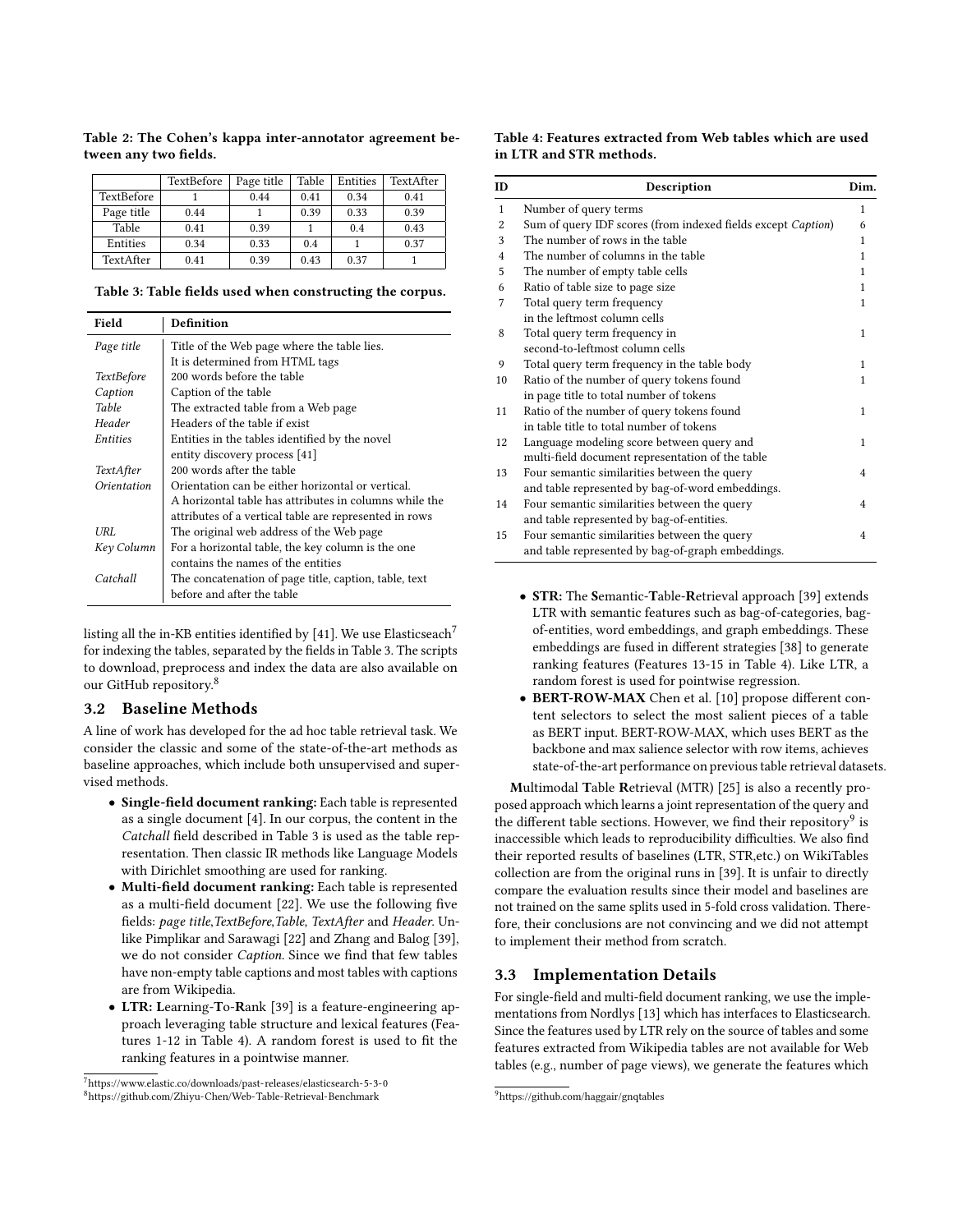| Table 5: The evaluation results of compared table retrieval baseline methods. |  |  |  |
|-------------------------------------------------------------------------------|--|--|--|
|-------------------------------------------------------------------------------|--|--|--|

<span id="page-4-3"></span>

| Model                                | <b>MAP</b> | P@5    | P@10   |        | $NDCG@5$ $NDCG@10$ |
|--------------------------------------|------------|--------|--------|--------|--------------------|
| Single-field document ranking 0.5071 |            | 0.4380 | 0.3966 | 0.4124 | 0.4851             |
| Multi-field document ranking         | 0.5104     | 0.4407 | 0.3943 | 0.4201 | 0.4916             |
| <b>LTR</b>                           | 0.5878     | 0.5300 | 0.4433 | 0.5313 | 0.5870             |
| <b>STR</b>                           | 0.6210     | 0.5493 | 0.4727 | 0.5585 | 0.6258             |
| BERT-ROW-MAX(base)                   | 0.6346     | 0.5713 | 0.4800 | 0.5737 | 0.6327             |

<span id="page-4-4"></span>Table 6: Table retrieval evaluation results with different annotation "bias". We highlight the cases where the results are improved over the original method.

| Model                | <b>MAP</b>         | P@5                | P@10               | NDCG@5             | NDCG@10            |
|----------------------|--------------------|--------------------|--------------------|--------------------|--------------------|
| <b>STR</b>           | 0.6210             | 0.5493             | 0.4727             | 0.5585             | 0.6258             |
| STR (Max-Entities)   | $0.6261 (+0.82\%)$ | $0.5573 (+1.46\%)$ | $0.4763 (+0.77\%)$ | $0.5634 (+0.88\%)$ | $0.6281 (+0.36\%)$ |
| STR (Min-Entities)   | $0.5893(-5.11\%)$  | $0.5253(-4.37%)$   | $0.4533(-4.10\%)$  | $0.5251(-5.99\%)$  | $0.5872(-6.18\%)$  |
| STR (Max-PageTitle)  | $0.6137(-1.18\%)$  | $0.5487(-0.12\%)$  | $0.4677(-1.06\%)$  | $0.5517(-1.22\%)$  | $0.6154(-1.67%)$   |
| STR (Min-PageTitle)  | $0.6060(-2.42\%)$  | $0.5473(-0.36\%)$  | $0.4613(-2.40\%)$  | $0.5419(-2.98\%)$  | $0.6041(-3.47\%)$  |
| STR (Max-TextBefore) | $0.6127(-1.33\%)$  | $0.5380(-2.06\%)$  | $0.4703(-0.50\%)$  | $0.5472(-2.03\%)$  | $0.6171(-1.39%)$   |
| STR (Min-TextBefore) | $0.6021(-3.04\%)$  | $0.5480(-0.24\%)$  | $0.4547(-3.81\%)$  | $0.5471(-2.04\%)$  | $0.6003(-4.08\%)$  |
| STR (Max-TextAfter)  | $0.6203(-0.12\%)$  | $0.5533 (+0.73%)$  | $0.4770 (+0.91\%)$ | $0.5545(-0.72\%)$  | $0.6265 (+0.11\%)$ |
| STR (Min-TextAfter)  | $0.6007(-3.26\%)$  | $0.5327(-3.03\%)$  | $0.4577(-3.17%)$   | $0.5294(-5.21\%)$  | $0.5970(-4.61\%)$  |

apply to the new test collection. The original STR calculates four semantic representations for queries and tables. Since there are no Wikipedia categories for all Web tables, we use three semantic representations for queries/tables: bag-of-entities, word embeddings, and graph embeddings. For each type of semantic representation, we use early fusion, late-max, late-sum, and late-max, as described in Zhang and Balog [\[38\]](#page-6-29) to obtain four semantic matching scores, which results in 12 semantic matching features in total for each query-table pair. We summarize the features in Table [4,](#page-3-4) where features 1-12 are used in LTR and features 1-15 are used in STR. The scikit-learn<sup>[10](#page-4-1)</sup> implementation of random forest is used for both LTR and STR. We set the number of trees to 1000 and a maximum number of features in each tree to 3. For BERT-ROW-MAX, we use the pre-trained BERT-base-cased model<sup>[11](#page-4-2)</sup> which consists of 12 layers of Transformer blocks. As in Chen et al. [\[10\]](#page-6-12), we train the model with 5 epochs, and batch size is set to 16. The Adam optimizer [\[16\]](#page-6-31) with a learning rate of 1e-5 is used to optimize BERT-ROW-MAX. A linear learning rate decay schedule with a warm-up ratio of 0.1 is also used. We train all the models using 5-fold cross-validation (w.r.t. NDCG@5). To facilitate fair comparison in future work, we prepared the five data splits used for cross-validation in our WTR repository $^8$  $^8$ , which is not provided by previous work [\[39\]](#page-6-10).

# <span id="page-4-0"></span>4 RESULTS AND ANALYSIS

# 4.1 Overall Performance

In Table [5](#page-4-3) we report on the performance of different table retrieval methods. The conclusion is consistent with previous work [\[10,](#page-6-12) [39\]](#page-6-10) that BERT-ROW-MAX achieves the best overall evaluation metrics.

<span id="page-4-1"></span> $\rm ^{10}$  https://scikit-learn.org/

STR outperforms LTR and other unsupervised methods significantly. However, different from the results on WikiTables collection, BERT-ROW-MAX does not outperform STR sufficiently. We speculate that the new corpus may include more noise which makes it more difficult for neural models to learn features. In contrast, LTR and STR are trained on curated features which are more robust to noise in raw text.

# <span id="page-4-5"></span>4.2 Utilizing Labels of Context Fields

Recall that we have explicitly collected the relevance judgments of different fields in Section [2.2,](#page-1-4) we observe that a context field does not always have the same relevance label as the table. This discrepancy could result in bias in the annotation process of WikiTables collection. For example, a strict annotator may think a table should be annotated as relevant when all the context fields are also relevant. While a lax annotator may consider a table as relevant when any of the context fields provides related information even if the table itself is not relevant. To investigate how the labels of context fields can help table retrieval, e.g., how the annotation bias could potentially affect the models, we employ two strategies to resemble a strict annotator and a lax annotator: given the original label  $l_t$ of a table and the label  $l_c$  of one context field, we re-annotate  $l_t$  as either  $max(l_t, l_c)$  or  $min(l_t, l_c)$ . Then we can use the "new" labels to train the models but evaluate on original labels.

We take the STR approach as the example and in total form 8 variations for STR which are trained with "biased" labels by combining the min/max strategy with four context fields. We summarize the results of STR trained on new labels in Table [6.](#page-4-4) For example, STR (max-entity) means STR is trained with the new labels where the maximum relevance among a table and its Entities field is used as the training label for each query-table pair. Note that we only change the labels in the training set and keep the original testing

<span id="page-4-2"></span><sup>11</sup>[https://huggingface.co/transformers/pretrained\\_models.](https://huggingface.co/transformers/pretrained_models)html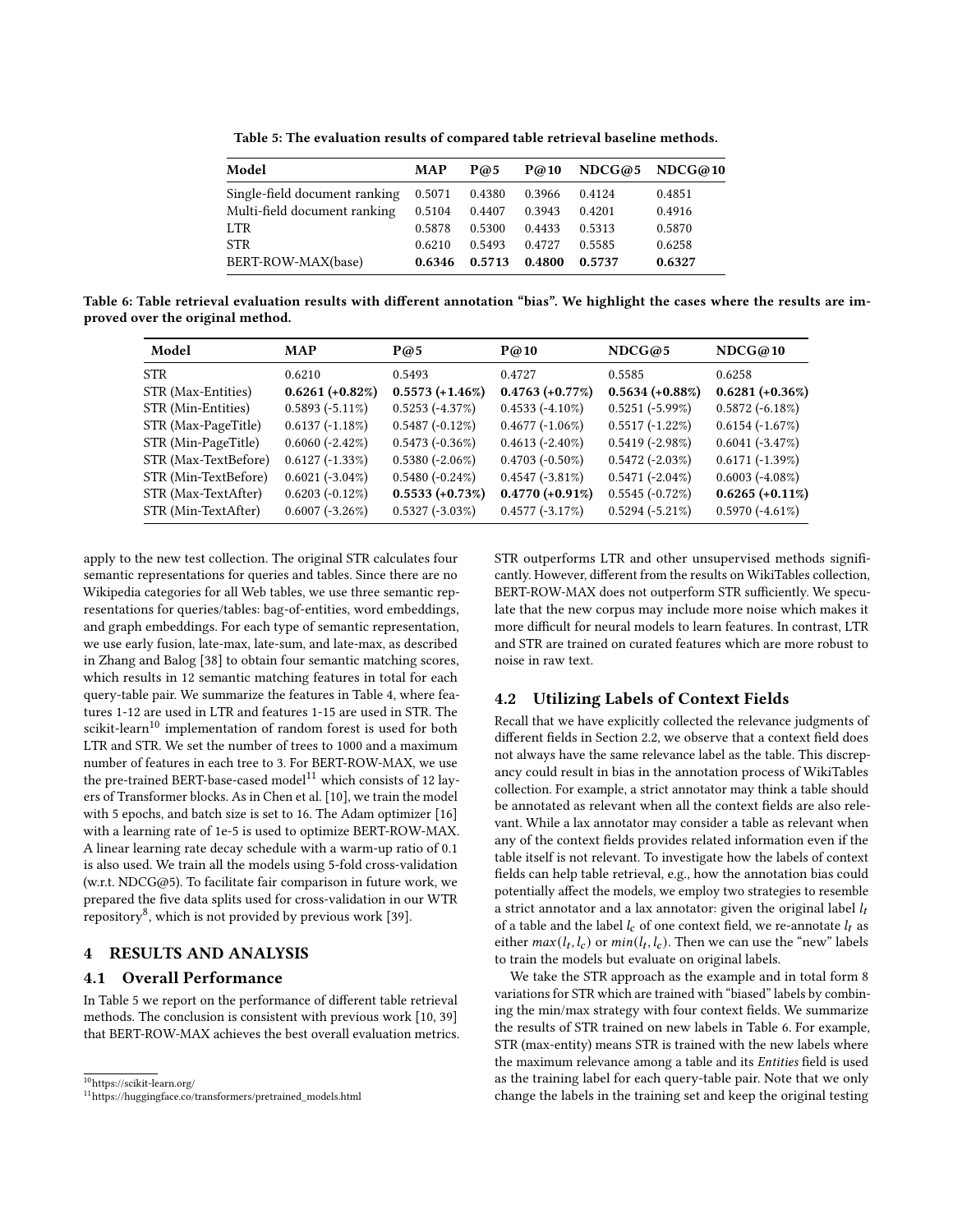set since the task is still table retrieval rather than context field retrieval. We can observe that the performance of majority models decreases compared with the model trained on the original labels, which demonstrates that the biased annotation can harm the model training. Among those cases, STR (Min-Entities) has the most performance drop. Nevertheless, there are a few cases where the performance slightly increased. It is worth noting that STR (max-entity) performs better than the model trained on the original labels on all the evaluation metrics. We observe the same results on other supervised methods. Table retrieval and entity retrieval may be highly synergistic tasks. Taking good advantage of labels from Entities can help table retrieval while misusing them can lead to a large performance drop.

# <span id="page-5-0"></span>5 DISCUSSION

### 5.1 Availability

We publish the following resources in our WTR repository $^8\! :$  $^8\! :$  $^8\! :$ 

- Scripts: for reproducibility, we release the scripts to download and preprocess the WDC Table corpus, and match the entity linking results in [\[41\]](#page-6-25).
- WTR table dump: for ease of use, we release the pre-processed table corpus used for indexing and the pooling results used for relevance judgments.
- Annotations: we provide separate files containing the relevance judgments for query-table and query-context pairs. We also provide the five splits used in this paper for crossvalidation.
- Baselines: we release the run files of baselines presented in this paper. For STR and LTR, we also release the reproduced features.

# 5.2 Future Directions

We propose the following research questions to indicate future research directions on utilizing this new test collection.

• RQ1: Do current table retrieval methods have good transferability?

The WTR collection is complementary to the previous WikiTables collection [\[39\]](#page-6-10) and covers a broader range of topics. Wikipedia pages usually have a similar structure and the tables are wellformatted. However, the structure of different websites can be very different. For example, the page title of Wikipedia usually represents an entity or a very informative event. While for some websites, the page title can be very general and does not describe anything specific about the Web page (e.g., example in Figure [1\)](#page-1-0). Therefore, it is possible that some features extracted from one domain do not generalize well to another domain. For example, when we reproduce the features of LTR and STR, we disregard some features proposed for Wikipedia specifically. It is an interesting question to study the transferability of different models and what features extracted from one dataset (training set) also generalize to another dataset (testing set).

### • RQ2: How can the relevance signals from context fields further improve the table retrieval task?

In our experiments, we find that with a simple strategy to combine the relevance labels of the table and its Entities field, the model

performance can increase (cf. Sect. [4.2\)](#page-4-5). A natural follow-up question is: how can we design a model that automatically utilizes the labels of context fields to help table retrieval? This task is similar to multi-field document retrieval [\[24,](#page-6-32) [36\]](#page-6-33) where the models take the advantage of document structure and handle multiple document fields. In the setting of Web table retrieval, multiple context fields can be created even when they are not tagged in the HTML source code. Zamani et al. [\[36\]](#page-6-33) treat the body of a page as a single field, while for table search the body text can be further split into the passages before and after the table. Though previous works in multi-field document retrieval utilize all fields, the field-level relevance is not considered due to the lack of such annotations. Therefore, the WTR dataset can also be used as a collection for multi-field document retrieval.

#### • RQ3: Could other tasks benefit table retrieval or vice versa?

Though the objective of table retrieval is to return a list of relevant tables given a user query, a table alone may not satisfy a user's information need. For example, the table in Figure [1](#page-1-0) provides a ranked list of cars but it does not tell how the scores are rated. Given the query "fast cars", a user may think the cars in the table are ranked by speed. However, the surrounding passages say the ranking criteria are subjective ratings from customers. Without any explanation about the table, a user could misunderstand the semantic meanings in the table. Therefore, context information is very important for a user to understand the table accurately. If we also consider passage retrieval as an auxiliary task for table retrieval, the search results presented to users can be more understandable.

In addition, Web table retrieval is also relevant to the task of entity retrieval [\[1,](#page-6-34) [5,](#page-6-35) [14\]](#page-6-36). Our test collection includes a large number of entities extracted from tables and linked to DBpedia. If a table is relevant, then it is very likely that the entities in the table are also relevant. Therefore, a model trained for table retrieval may also help entity retrieval. Our experimental results in Section [4](#page-4-0) also indicate that table retrieval and entity retrieval are synergistic. The recent signs of progress in multi-task learning [\[20,](#page-6-37) [26\]](#page-6-38) and pretraining techniques [\[11,](#page-6-39) [21\]](#page-6-40) have shown that a model pre-trained or jointly trained on related tasks can help learn more generalized features and improve the model performance on target tasks. It will be interesting to study how we can utilize the datasets for entity retrieval [\[1,](#page-6-34) [14\]](#page-6-36) to train models for table retrieval, or use the WTR collection to help train models for entity search.

# 6 CONCLUSION

In this work, we describe a new test collection WTR for the task of table retrieval. Compared with previous datasets, WTR covers a broader range of topics and includes tables from over 61,000 different domain names. We present a detailed walk-through of how the test collection was created. In addition to the WTR collection, we offer the runs of baseline methods and feature sets used in previous work. We also discussed a number of interesting opportunities for researchers to use WTR in their future work.

# Acknowledgments

This material is based upon work supported by the National Science Foundation under Grant No. IIS-1816325. We thank the anonymous reviewers for their insightful comments.